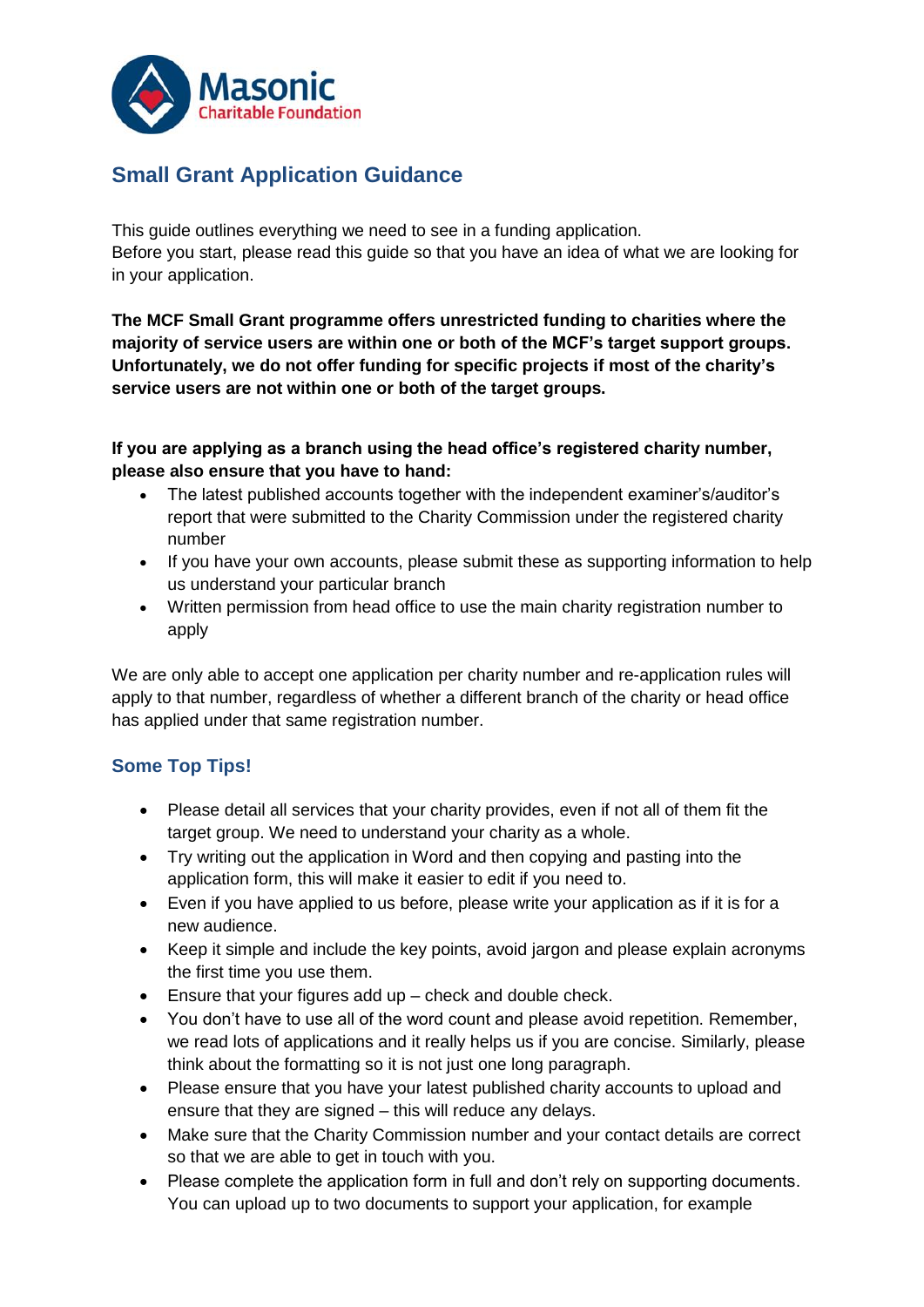evaluation reports, impact report, annual report and case studies. If you choose to upload a document, please reference its purpose in your application.

- Please check that the whole form has been completed, incomplete forms will not be assessed.
- Ask someone who doesn't know your organisation to read your application does it make sense? Can they get a picture of what your organisation does? Can they identify the key points?

# **Detailed guidance for the Small Grant Application From**

#### **About Your Charity**

- **1. When was your charity established?**  This is the year that the charity was formed. e.g. 1980
- **2. Please tell us what your charity does and who it supports? –** (Max 700 characters approximately 100 words)

We are looking for a snapshot of your organisation, similar to how you would introduce your charity in conversation. Think of: what is the main purpose of your organisation, who do you help, why do they need help, and how do you help them?

- **3. Where in England and/or Wales does your charity work? Please note that the MCF only funds organisations where the beneficiaries are in England and/or Wales.** This information helps us to build an overall picture of your organisation i.e. is your organisation a local or community charity, or do you work across a larger area. Please include villages, towns, cities and counties.
- **4. How many staff and volunteers does the charity have across all the locations it is based?**

This includes how many full time and part time staff as well as volunteers you have working in your organisation.

#### **Financial Information**

- **5.** We are aware that the information we ask for may not necessarily match how your charity's accounts are prepared, however we require this format so that we can ensure that we have all the information we need.
- We do need you to complete the form as it is laid out.
- The financial information submitted on the form must match the *latest published* accounts on the Charity Commission
- It may be helpful for you to request assistance from your organisation's finance department or accountant in order that this section of the application form is completed correctly
- Please ensure that your figures add up.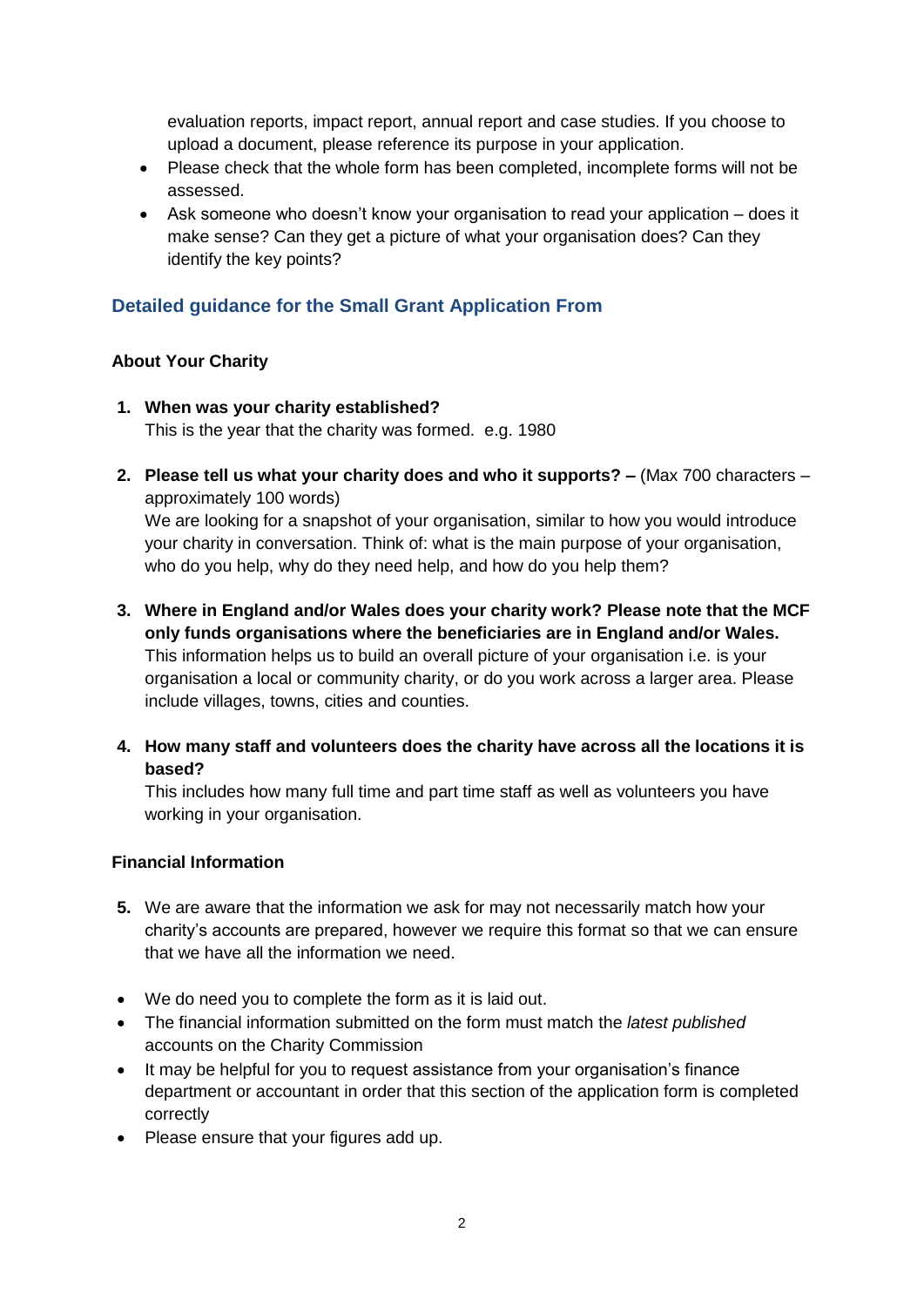We have a comprehensive guide to help you complete the financial details and we encourage you to use it to ensure that the form is completed correctly.

The guide can be found here. [https://mcf.org.uk/get-support/grants-to](https://mcf.org.uk/get-support/grants-to-charities/application-resources/financial-information-guidelines/)[charities/application-resources/financial-information-guidelines/](https://mcf.org.uk/get-support/grants-to-charities/application-resources/financial-information-guidelines/)

# **About the grant**

- **6. What is the value of the grant you wish to apply for and over how many years?**
- The maximum number of years funding available is 3 years.
- You will see that we have broken this down into: Amount requested Year 1, Year 2 and Year 3. This will make up the total of the amount you wish to apply for.
- The maximum you can apply for is £5,000 per year or 20% of your average income over the last 2 years, whichever is the smallest. For example, if your charity's average income over the last two years was £80,000, the maximum grant you can apply for is £12,000, so £4,000 per year for 3 years.
- The minimum grant offered is £1,000.
- **7. Please tell us about the needs of your beneficiaries? (**Max 1,050 characters approximately 150 words)

This section is for you to describe in more detail who you help, why they need help and why this is important. Some helpful prompts:

- Who are your beneficiaries and what is their age range?
- What issues/challenges are they experiencing and how is your charity addressing these?
- Evidence of the need please use statistics and figures if possible. It is helpful to use information that is from within the geographical area/s in which you work and not just national figures.
- Is there demand for your services, e.g. waiting lists, gaps in service provision etc.?
- How you reach appropriate beneficiaries and how are they referred to you?
- **8. Please tell us about the services and/or activities you provide. Please include pre-COVID-19 services as well as what you currently offer.** (Max 1,400 characters, approximately 200 words)

Please ensure that all services are included, not just those that are relevant to the target group. Some helpful prompts:

- What type of services are provided?
- How long are the sessions, visits, etc. and what is the frequency of contact?
- How long does support continue for or is it unlimited?
- How is the service delivered?
- Do you use volunteers? If so, are they are trained, supported, DBS checked etc.
- Who delivers or facilitates the services and activities, e.g. key workers, specialists, or a ratio of volunteers to trained staff
- Have these services changed due to COVID-19? If so, how?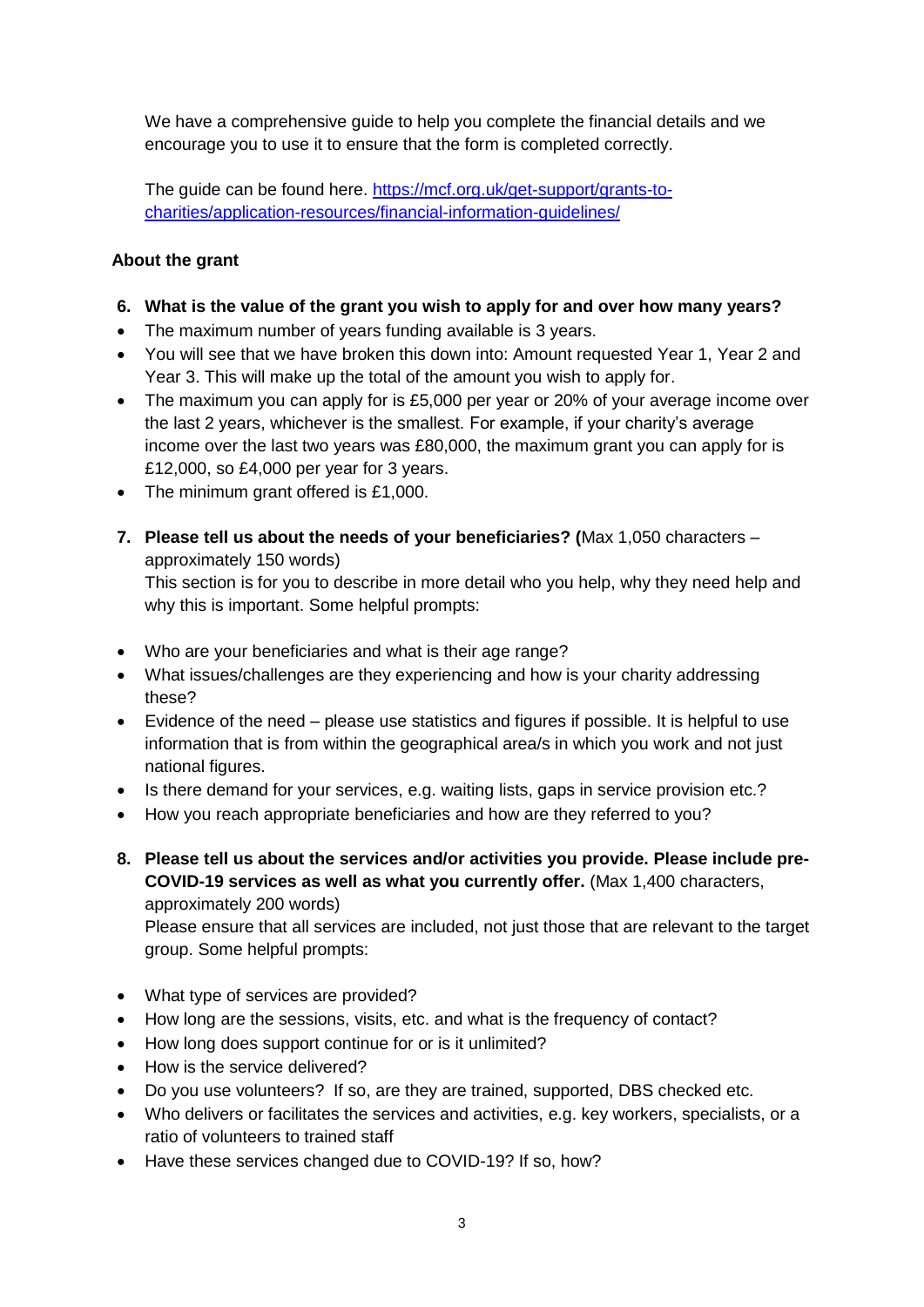- **9. How much does it cost you to run the services you provide and do you charge for any of these?** (Max 1050 characters – approximately 150 words) This helps us to establish how the services are funded. Please include:
- How much it costs to provide the service
- If there are any charges for services/activities and if so, what they are
- Even if these are voluntary a description of the donations from service users is helpful
- Any membership fees and whether these are annual or monthly
- Whether there is a hardship policy in place for those that cannot afford to pay and what it is, including subsidised fees

### **10. How many unique primary beneficiaries does your organisation directly help each year?**

A primary beneficiary is someone who directly benefits from the project as it is aimed at supporting them.

We would like to know how many individuals the whole organisation supports, not the number of sessions attended or hours of support.

### **11. Please tell us how many secondary beneficiaries your organisation helps each year?**

A secondary beneficiary is someone who indirectly benefits from the support provided to the primary (main) beneficiary. For example, where a child (primary beneficiary) being supported with their mental health, the family is the secondary beneficiary as they will also be positively impacted by the intervention.

#### **12. Please explain how these figures have been calculated (max. 700 characters, approximately 100 words)**

Due to the number of different ways organisations record user numbers, it is helpful to understand how you reach the figure provided. Please include a breakdown of how many of these service users fit within the target group.

# **13. Please tell us about the impact your charity makes and how do you measure this?**

(Max 700 characters – approximately 100 words) We need to understand the difference your organisation's work makes to those you help and how you measure your success. Please include:

- Any figures and statistics from evaluations of your work
- What the short and long term changes are from the services/activities that beneficiaries access
- What types of monitoring/evaluation you undertake to assess the impact of your work e.g. surveys, or questionnaires
- Whether you work in partnership with any organisations to carry out evaluations of your services
- Feedback from service users or referral partners you may wish to attach case studies but it is important to reference these in the application and please do not include any private or confidential information
- Any results from independent research into the area of your work
- Any information from other organisations delivering similar services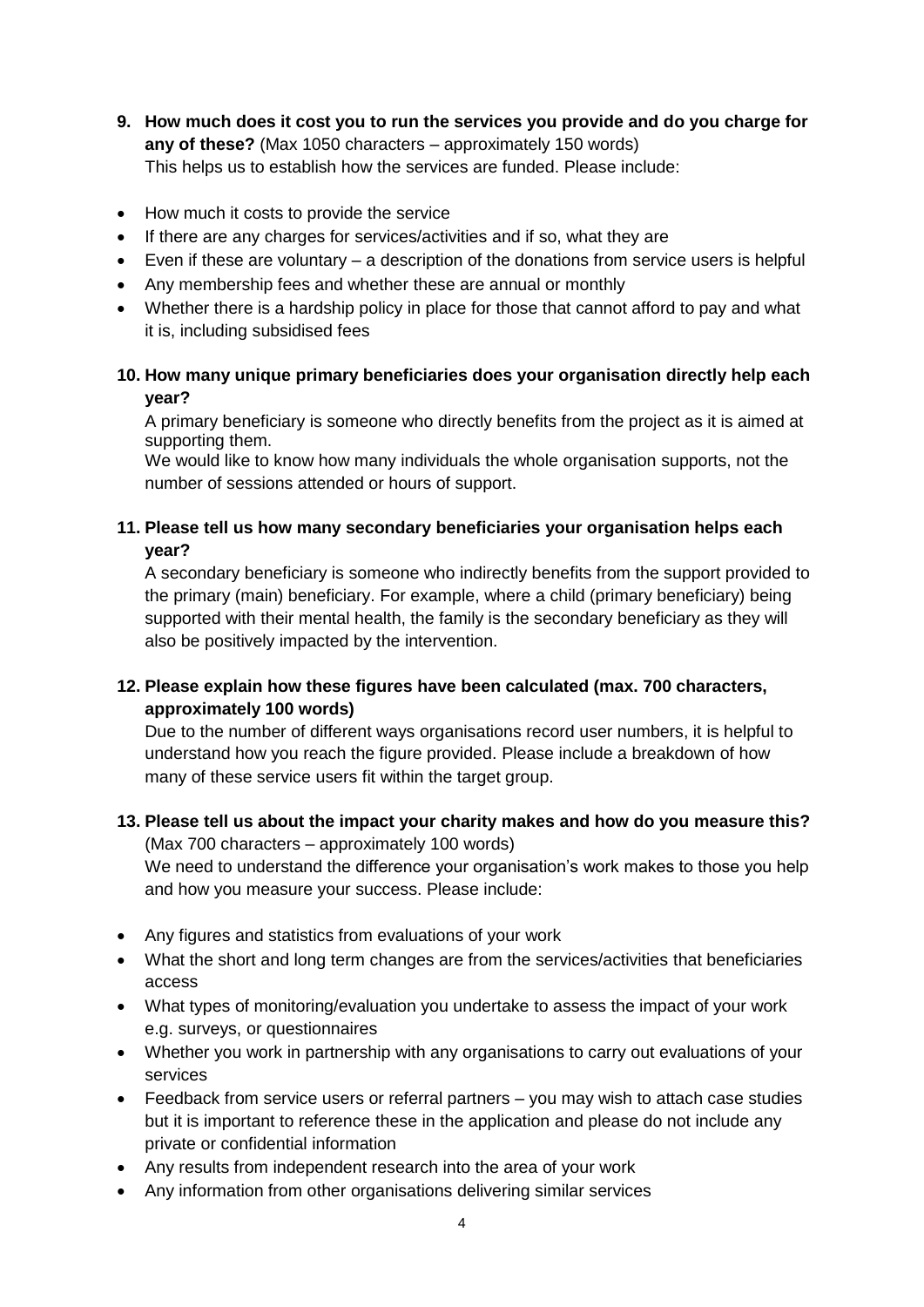**14. How will this grant help you to better deliver your services?** (Max 700 characters – approximately 100 words)

Our small grants are unrestricted, however this section will help to give us an idea of how you may use the funding to help your organisation.

- You may wish to use the funding for a specific purpose e.g. to make a service more sustainable, support a salary, purchase of resources or equipment, utilities and rent etc.
- How will this funding help to strengthen your organisation and allow you to be effective in your work?

#### **15. What outcome are you working towards through this grant?**

If this is a multi-year grant, we will ask for a report at the end of each grant year to find out how the funding has helped and how it has made a difference. At the end of all grants, we will request an end of grant report summarising how the grant has helped your charity overall. This section will be referred to in your report to help track progress. You will be asked to select one of the below:

- a. Maintaining core services integral to the charity's function.
- b. Increasing efficiency of the organisation.
- c. Other please detail.

#### **16. Please confirm that the charity has an up to date safeguarding policy**

You will need to upload a copy of this policy at the end of your application.

**17. Please confirm that the charity has obtained appropriate disclosure and barring checks/approval for all staff and volunteers who are working with children, young people or vulnerable adults.**

If the answer to this is "no" or "not applicable", please explain why.

#### **Publicity**

- **18. The MCF is funded entirely by freemasons, their families and friends. Charities receiving a grant are asked to publicly recognise our grant and our donors. Please summarise how you could work with our communications team to publicise the grant and our donors.** (Max. 700 characters - approximately 100 words) Please consider:
	- How you can work with the MCF Press Team to gain media coverage.
	- Inviting local Freemasons to visit the project and meet staff, volunteers and if appropriate, beneficiaries.
	- Arrange or help to facilitate relevant photography during such visits or other events.
	- Promote our grant through your own communications activities, such as social media, annual reports, and newsletters.
	- How you could use the MCF and/local Freemasons logo where relevant and any naming opportunities.
	- Any other means of publicising the grant.
	- If there are limitations to the publicity opportunities, please provide details.